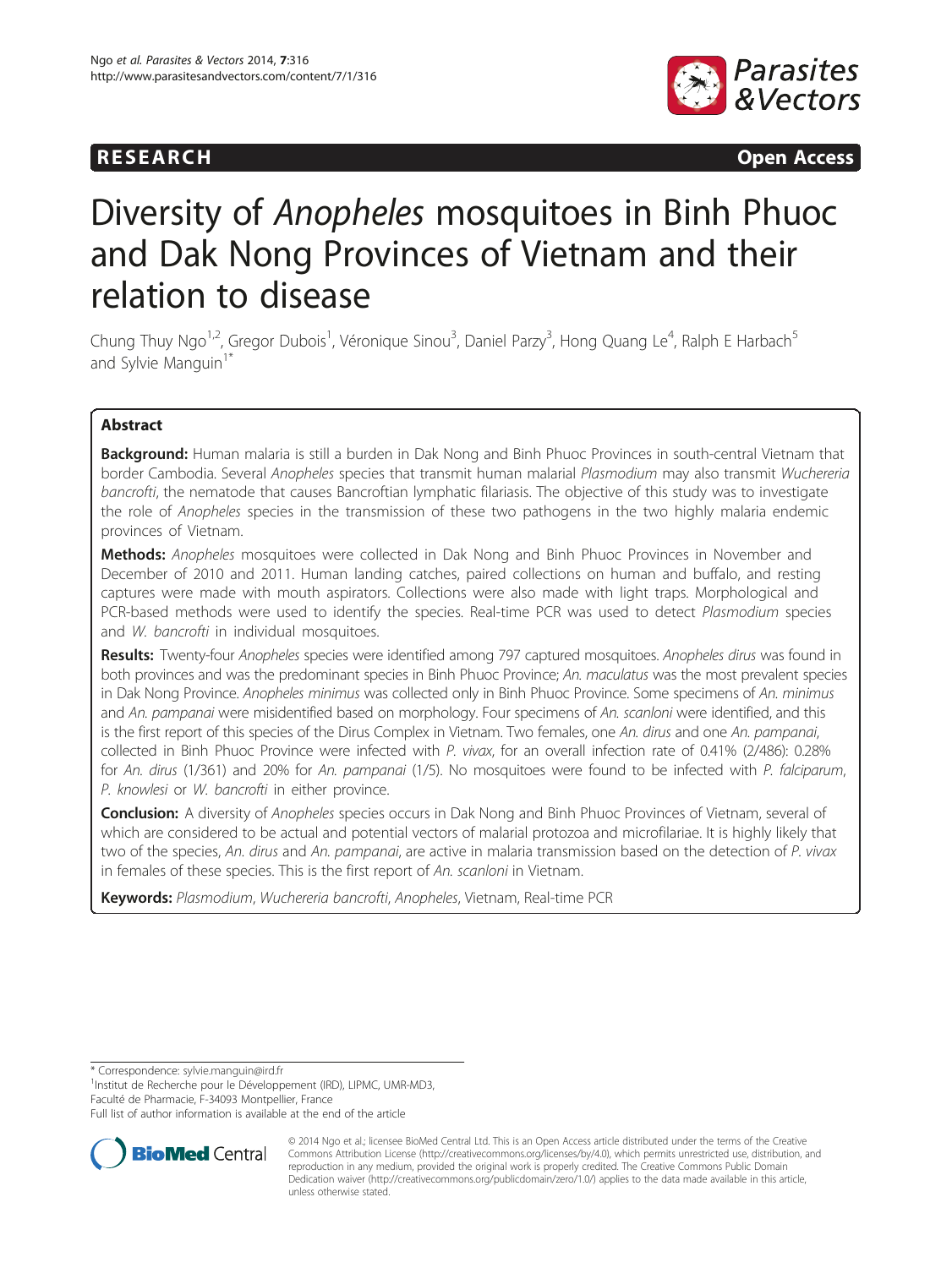## Background

Despite a decline in human malaria cases in Vietnam, malaria transmission continues in the forested areas of the southern and central provinces [\[1](#page-9-0)-[5\]](#page-9-0) where it is a significant public health and economic problem [[6\]](#page-9-0). Several factors contribute to the maintenance of malaria transmission in this region of Vietnam, including a high density of the main vector Anopheles dirus [[3,7,8\]](#page-9-0), migration of people from malaria endemic areas [[9\]](#page-9-0) and failure to use preventive measures while working in the forest [\[10](#page-9-0)]. Moreover, use of insecticides and prophylactic drugs has resulted in resistance in some Anopheles species [\[11](#page-9-0)-[13](#page-9-0)] and malarial parasites [[14,15\]](#page-9-0). Furthermore, the monkey malarial protozoan Plasmodium knowlesi [[16](#page-9-0)-[21](#page-9-0)] has been found in both humans [\[7,22](#page-9-0)] and Anopheles mosquitoes in Vietnam [[7,23](#page-9-0)]. Marchand et al. [[7](#page-9-0)] reported co-infection of P. falciparum, P. vivax and P. knowlesi in an An. dirus female, indicating that P. knowlesi is most likely transmitted by the same primary vectors of *P. falciparum* and *P. vivax*. Hence, malaria caused by P. knowlesi may represent an additional challenge for malaria control in forested areas where An. dirus and the natural hosts of P. knowlesi (macaque monkeys) co-occur, and zoonotic transmission of P. knowlesi could continue in the absence (or elimination) of P. falciparum and P. vivax.

Anopheles vectors involved in the transmission of Plasmodium parasites may also transmit Wuchereria bancrofti, the nematode that causes 90% of the lymphatic filariasis cases worldwide [[24](#page-9-0)]. The co-occurrence of malarial and filarial parasites has been reported in endemic areas [[25](#page-9-0)-[28](#page-9-0)]. Unlike malaria, filariasis, a neglected disease, is rarely fatal but severe morbidity, including disabilities and adverse economic consequences due to disfigurement of limbs and male genitals (elephantiasis and hydrocele, respectively), occurs in 40% of infected individuals [\[29,30](#page-10-0)]. Bancroftian lymphatic filariasis occurs in the southern and central provinces of Vietnam [[31,32\]](#page-10-0), but little information is available about the co-infection of the microfilariae and malarial parasites in Anopheles mosquitoes. Even though Vietnam is now in the pre-elimination phase for the control of lymphatic filariasis [\[33](#page-10-0)], it is important to obtain additional information on the prevalence and transmission of this disease to better define its distribution in the country.

Binh Phuoc and Dak Nong Provinces are located in forested areas of south-central Vietnam. These two neighboring provinces share the border with Cambodia and are recorded as having the highest burden of malaria nationwide [\[14](#page-9-0)[,34,35\]](#page-10-0). Although resistance of P. falciparum to the anti-malarial drugs chloroquine, sulfadoxinepyrimethamine and mefloquine has been reported in these provinces [\[14,15](#page-9-0)], no information concerning the transmission of malarial and filarial parasites is available.

To understand the role of Anopheles species in the transmission of Plasmodium and W. bancrofti, and document the diversity of the anopheline mosquitoes in Binh Phuoc and Dak Nong Provinces, we conducted medical entomological surveys in these provinces during 2010 and 2011.

# Methods

#### Study area

Anopheles females were collected in two communes, Bu Gia Map in Binh Phuoc Province (11° 45′ N, 106° 43′ E) and Dak Ngo in Dak Nong Province (11° 59′ N, 107° 42′ E). Temperature in these provinces is around 25°C during the day and falls to 7–9°C at night; the rainy season extends from May to October and the dry season from November to April. The climate is favorable for agriculture, especially coffee, pepper and rubber. Crops of coffee, pepper or cashew nuts are usually grown around houses. The villages are surrounded by cassava, corn and rice fields, and are fringed by forest. The majority of income is from agricultural production. Every year, during harvest time, workers from neighboring regions come to work in the fields; hence, high population movement occurs in these areas. The wood houses are mostly built directly on the ground, but houses near forest or forest fringe are built on stilts. During harvest periods, people live in huts that provide little protection from mosquitoes.

Dak Ngo commune covers an area of 16,624 ha and has a population of 8,478 (in 2012), with ethnic minorities accounting for 65% of the residents. Annual incomes are low, 58% of households are poor. Transportation is difficult, especially during the wet season, because most roads are unpaved. Plantations have replaced most of the forest. In 2011, 24 malaria cases were reported in Dak Ngo, including 14 caused by P. falciparum and 10 due to P. vivax (data provided by the Dak Ngo community health station).

Unlike Dak Ngo, the roads in the Bu Gia Map commune are mostly paved and the area is mostly surrounded by primary forest, which includes the Bu Gia Map National Park. This commune covers an area of 2,330 ha, has 3,704 inhabitants (in 2009) and is a tourist destination. In 2011, 266 malaria cases were treated, 124 caused by P. falciparum, 138 due to P. vivax and four were mixed infections of *P. falciparum* and *P. vivax* (data provided by the Bu Gia Map community health station).

# Field collections and morphological identification of mosquitoes

Four methods were used to capture mosquitoes: outdoor human landing catches, paired collections on human and buffalo and resting captures using mouth aspirators, and light trap collections. All collections were conducted from 17:00 until 07:00. The period of collections was the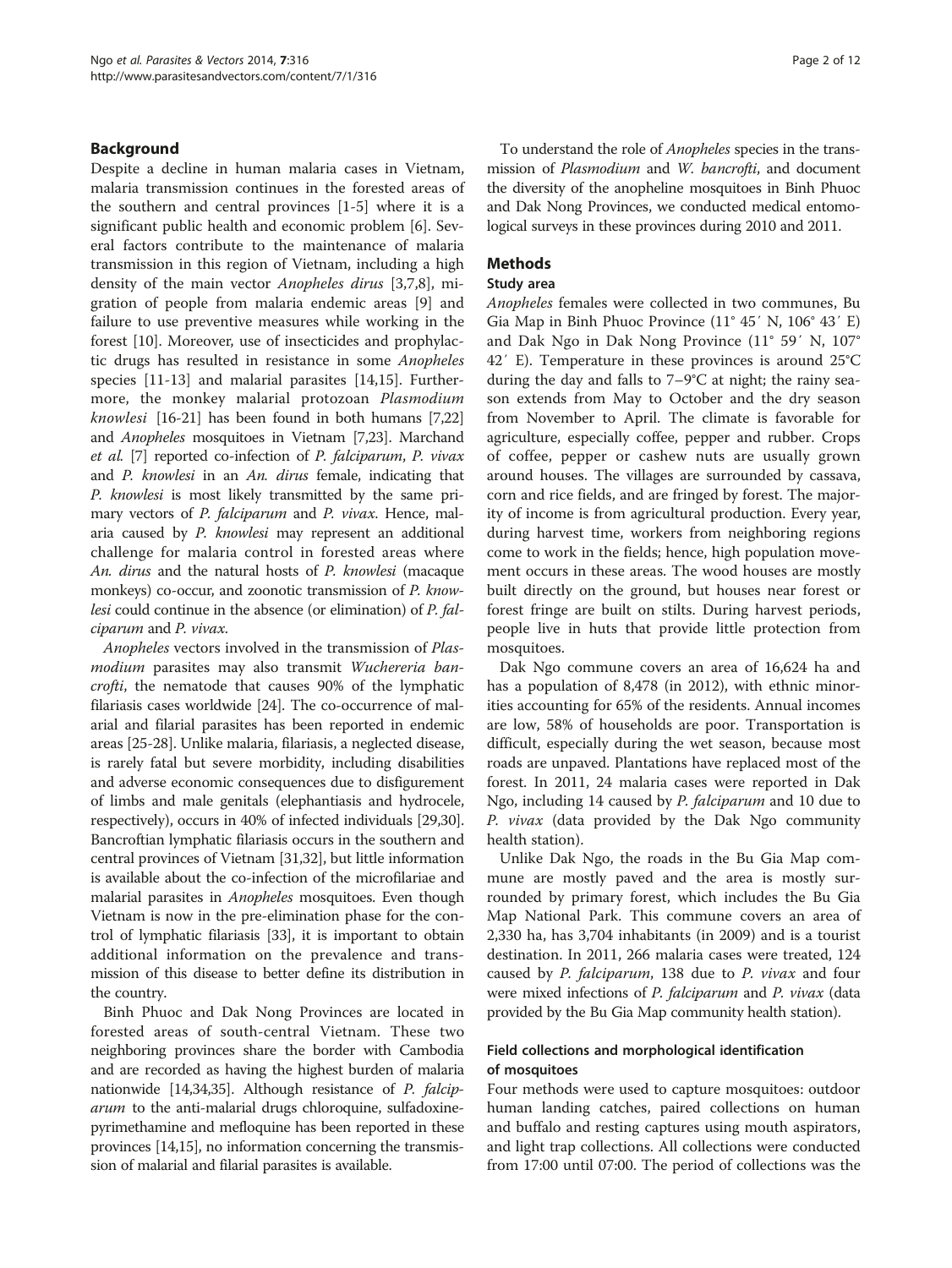same during 2010 and 2011, during the change from the rainy to the dry season (November and December) when mosquito populations had peaked and a greater number of pathogen-infected females was anticipated. [It should be noted that limited and difficult access to the study sites prevented collections from being made during most of the rainy season.] Mosquitoes captured each hour by each method were retained in separate cups and labelled accordingly. Specimens were identified the following morning using the keys published by the National Institute of Malariology, Parasitology and Entomology [[36,37\]](#page-10-0), killed, divided into two parts, head-thorax (with legs and wings) and abdomen, and each part was stored separately at −20°C. The specimens were shipped on dry ice to the IRD laboratory in France and stored at −80°C until further use.

In the Dak Ngo commune, mosquitoes were collected at six sites during nine nights in November 2010. During November and December 2011, no Anopheles mosquitoes were collected at these six sites; hence, an additional seventh collecting site was added where a few Anopheles were collected. These collections began at 17:00 and ended at midnight. The paired collections on human and buffalo were made at two sites by two collectors per site, one person performed human landing catches and another person made either resting captures or paired collections.

In the Bu Gia Map commune, human landing catches and light trap collections were made at three sites during 11 nights. Collections were made from 17:00 to 20:00. Three or four collectors seated about 10 m apart worked at each site. Two light traps were placed near the collection site.

## Ethical statement

The Military Preventive Medicine Centre, Ho Chi Minh City (Vietnam) organized the field study and obtained all necessary permits. Vietnam People's Army Department of Military Medicine approved the study. Mosquito collections were done with the approval of the head of each village and the owner and occupants of the houses where mosquitoes were collected. Mosquito collectors gave their consent and were treated free of charge for malaria presumed illness throughout the study in accordance with the national drug policy of Vietnam.

# DNA extraction

Genomic DNA was extracted from the head-thorax portions of mosquitoes using the Qiagen DNeasy Kit (Qiagen Ltd., Sussex, England). The manufacture's protocol was followed to obtain a final volume of 100 μl of extracted DNA in TE buffer. Extracted DNA was divided and stored in separate tubes at −20°C for sequencing and parasite detection.

# Molecular identification of Anopheles species

Following morphological identification, DNA was extracted from Anopheles specimens belonging to groups and complexes of sibling species for which specific PCR identification methods are available, including the species of the Minimus Complex and closely related species such as An. aconitus, An. pampanai, An. varuna [\[38](#page-10-0)], the Dirus Complex [[39\]](#page-10-0), and the Maculatus Group [\[40](#page-10-0)]. Tfi DNA polymerase (Invitrogen, France) at 5 units/μl was used in all PCR assays. The PCR assay of Walton et al. [\[39](#page-10-0)] for the Dirus Complex was modified as follows: the final concentration of DMSO was reduced from 4% to 3.2%, one unit of Tfi DNA Polymerase was substituted for 0.25 unit DNA Polymerase and 2 μl of DNA template was used instead of 0.5 μl. The number of amplification cycles was also increased, from 32 to 35. Positive controls for An. minimus, An. harrisoni, An. aconitus, An. pampanai, An. varuna, An. dirus, An. scanloni, An. baimaii, An. maculatus and An. sawadwongporni, available at LIPMC (IRD, Montpellier, France), were used as references.

# Sequencing

Fragments of the mitochondrial genes (cytochrome oxidases 1 and 3, cox I and III) of Plasmodium, and fragments of the mitochondrial DNA (Cytochrome Oxidase subunits 1 and 2, COI and COII) and ribosomal DNA (Domain 3, D3, and Internal Transcribed Spacer 2, ITS2) of Anopheles mosquitoes were amplified and sent out for sequencing (Millegen, Labege Cedex, France). The fragments of cox III for P. falciparum and cox I for P. vivax were amplified using the PCR assay of Cunha et al. [[41](#page-10-0)].

For Anopheles species, the D3 and ITS2 fragments of rDNA were amplified using the pair of primers of Sharpe et al. [\[42](#page-10-0)] and Beebe et al. [[43\]](#page-10-0), respectively. The COI and COII mitochondrial genes were amplified using the pair of primers described in Simon et al. [\[44\]](#page-10-0) and Yang et al. [[45](#page-10-0)], respectively. Standard protocols were used for all PCR amplifications. Each 50 μl PCR reaction contained 5 μl of 10X AccuPrime Pfx reaction mix, 1.5 μl of each primer (10 μM), 0.4 μl of AccuPrime Pfx DNA polymerase  $(2.5 \text{ units/}\mu l)$  and 4  $\mu l$  of template DNA. Thermal cycling conditions consisted of an initial denaturation step at 95°C for 2 min, then 40 cycles each consisting of denaturation at 95°C for 15 s, annealing for 30 s at 50°C for COI, COII and ITS2 and at 63°C for D3, and extension at 68°C for 45 s with final extension at 68°C for 10 min. The PCR products were kept at 4°C and checked by electrophoresis in 1.5% agarose gel, containing gel red 1X at final concentration.

Successfully amplified products were purified using the Nucleo Spin DNA purification kit (Macherey Nalgen, Germany). Direct sequencing of the products in both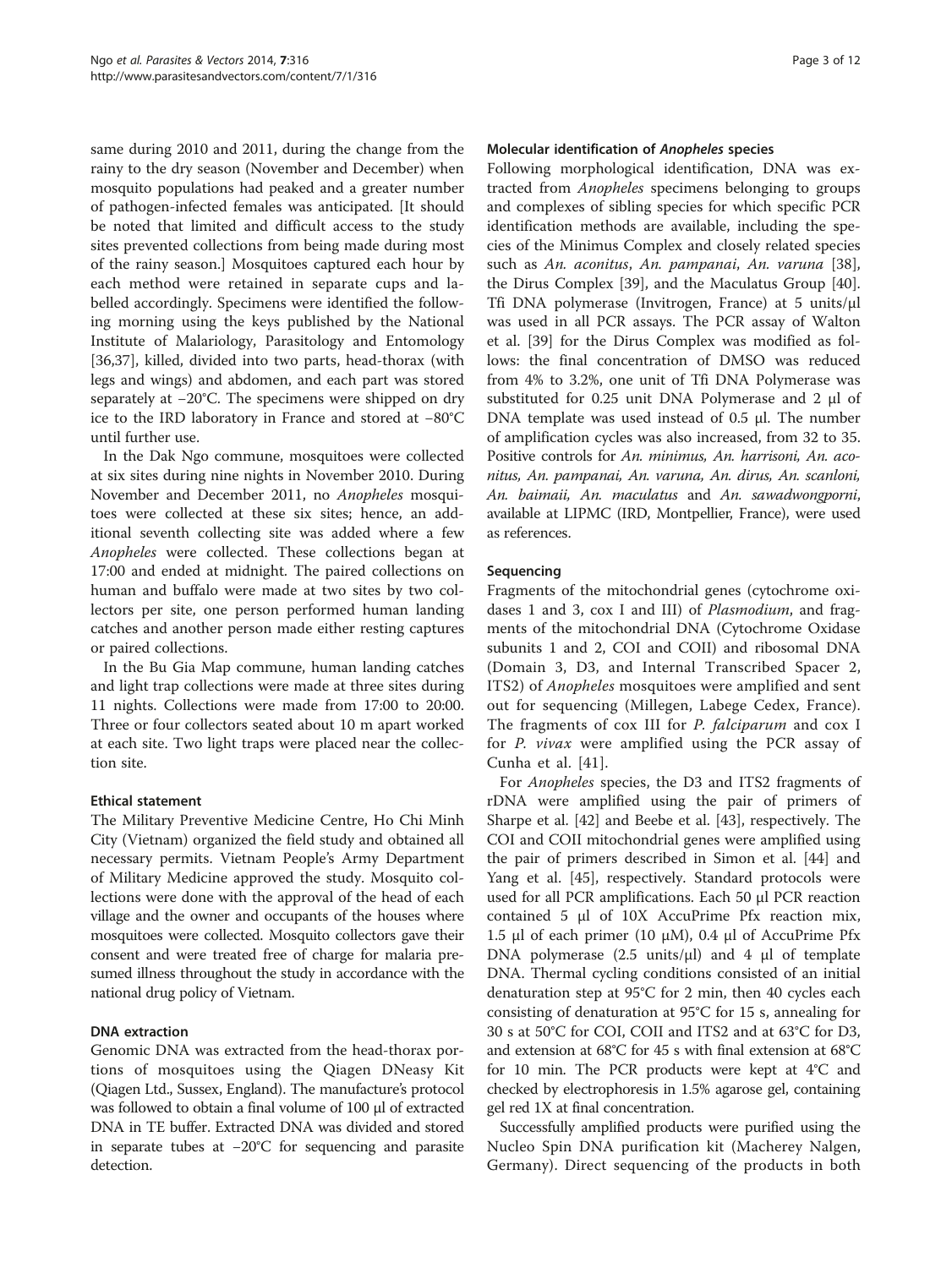directions was done with an ABI 377 automated sequencer (PE Applied Bio Systems, Warrington, England).

# Detection of Plasmodium species and Wuchereria bancrofti using real-time PCR

LightCycler system 480 (Roche Applied Science, Penzberg, Germany) was used for the real-time PCR detection of sporozoites of three Plasmodium species (P. falciparum, P. vivax and P. knowlesi) and the presence of Wuchereria bancrofti in the head-thorax portions of the mosquitoes. The sequences of the primers and probes used to amplify the target sequences were described by Rao et al. [[46,47\]](#page-10-0) and Divis et al. [[48](#page-10-0)], and are listed in Table 1. The Taqman probes were labelled with the reporter dyes FAM, HEX or Cy5 at the 5′ end, and the quencher dyes Black Hole Quencher 1 (BHQ1) and 2 (BHQ2) were added to the 3′ end (detailed in Table 1). Primers and probes were commercially synthesized by Eurogentec (Angers, France). Extracted DNA used as positive controls for P. falciparum and P. vivax was provided by DP, and that used for Wuchereria bancrofti was provided by Dr. J. Pothikasikorn (Mahidol University, Bangkok, Thailand).

The real-time PCR mix was prepared using the Platinum Taq polymerase Kit for each PCR run. Total volume (20 μl) of the mix containing (in final concentration) 1X PCR buffer, 4 mM  $MgCl<sub>2</sub>$ , 200 μM dNTP mixture, 0.225 μM of each primer, 0.1 μM of probe, 0.5 Unit Platinum Taq polymerase and 2 μl of DNA template was used to fill a 384-well microplate (Roche Applied Science, Penzberg, Germany). Singleplex real-time PCR was preceded by positive and negative samples to detect the separated target and check the repeatability of the method.

Multiplex assays were designed to simultaneously detect several parasite species, e.g. Plasmodium species, P. viva $x + W$ . bancrofti and P. falciparum + P. knowlesi.

Amplification consisted of one cycle of denaturation at 95°C for 15 min followed by 45 cycles at 95°C for 20 s, 60°C for 1 min and 40°C for 30 s. Analysis of the singleplex and multiplex data was performed with the LightCycler 480 software (Roche Applied Science, Penzberg, Germany). PCR grade water was used as notemplate control. DNA from W. bancrofti, P. falciparum and P. vivax served as positive controls, and DNA extracted from human blood and An. dirus free of Plasmodium and W. bancrofti served as negative controls. All real-time PCR assays were carried out in duplicate, and samples that did not produce fluorescence before the threshold of 40 cycles (Ct) were considered negative. Questionable samples with a single positive well were retested. Specimens that gave a positive signal for the presence of parasites in the real-time PCR before 40 Ct were double checked using conventional PCR developed by Cunha et al. [[41\]](#page-10-0) for the detection of P. falciparum and P. vivax.

# Results

## Identification of Anopheles mosquitoes

A total of 797 Anopheles females were collected in Dak Nong and Binh Phuoc Provinces during November and December of 2010 and 2011. Morphological identifications showed that the specimens represented 20 species, including major malaria vectors of the Dirus Complex and the Funestus and Maculatus Groups (Table [2\)](#page-4-0).

All specimens belonging to the Minimus Complex  $(n = 83)$ , Dirus Complex  $(n = 390)$  and Maculatus Group  $(n = 175)$  were processed for specific molecular identification. Misidentifications and discrepancies between morphological and molecular identifications occurred for specimens of each complex and group as shown in Table [2](#page-4-0). Of the 83 specimens identified morphologically

| Name      | Sequence (5' - 3')                                          | <b>Target</b>                  |
|-----------|-------------------------------------------------------------|--------------------------------|
| Plasmo 1  | GTTAAGGGAGTGAAGACGA TCAGA                                   | Plasmodium sp. and P. knowlesi |
| Plasmo 2  | AACCCAAAGACTTTGATTTC TCATAA                                 |                                |
| Plasprobe | FAM-ACCGTCGTAATCTTAACCATAAACTATGCCGACTAG-BHQ1               |                                |
| Pk probe  | HEX-CTCTCCGGAGATTAGAACTCTTAGATTGCT-BHQ1                     |                                |
| FAL_F     | CTT TTG AGA GGT TTT GTT ACT TTG AGT AA                      | Plasmodium falciparum          |
| $FAL_R$   | TAT TCC ATG CTG TAG TAT TCA AAC ACA A                       |                                |
| FAL_PB    | FAM - TGT TCA TAA CAG ACG GGT AGT CAT GAT TGA GTT CA - BHQ1 |                                |
| VIV_F     | ACG CTT CTA GCT TAA TCC ACA TAA CT                          | Plasmodium vivax               |
| VIV_R     | ATT TAC TCA AAG TAA CAA GGA CTT CCA AGC                     |                                |
| VIV PB    | HEX - TTC GTA TCG ACT TTG TGC GCA TTT TGC - BHQ1            |                                |
| LDR1 F    | ATT TTG ATC ATC TGG GAA CGT TAA TA                          | Wuchereria bancrofti           |
| LDR2 R    | CGA CTG TCT AAT CCA TTC AGA GTG A                           |                                |
| WB PB     | Cy5 - ATC TGC CCA TAG AAA TAA CTA CGG TGG ATC TCT G - BHQ2  |                                |
|           |                                                             |                                |

Table 1 Sequences of primers and probes used for the detection of Plasmodium species and W. bancrofti using multiplex real-time PCR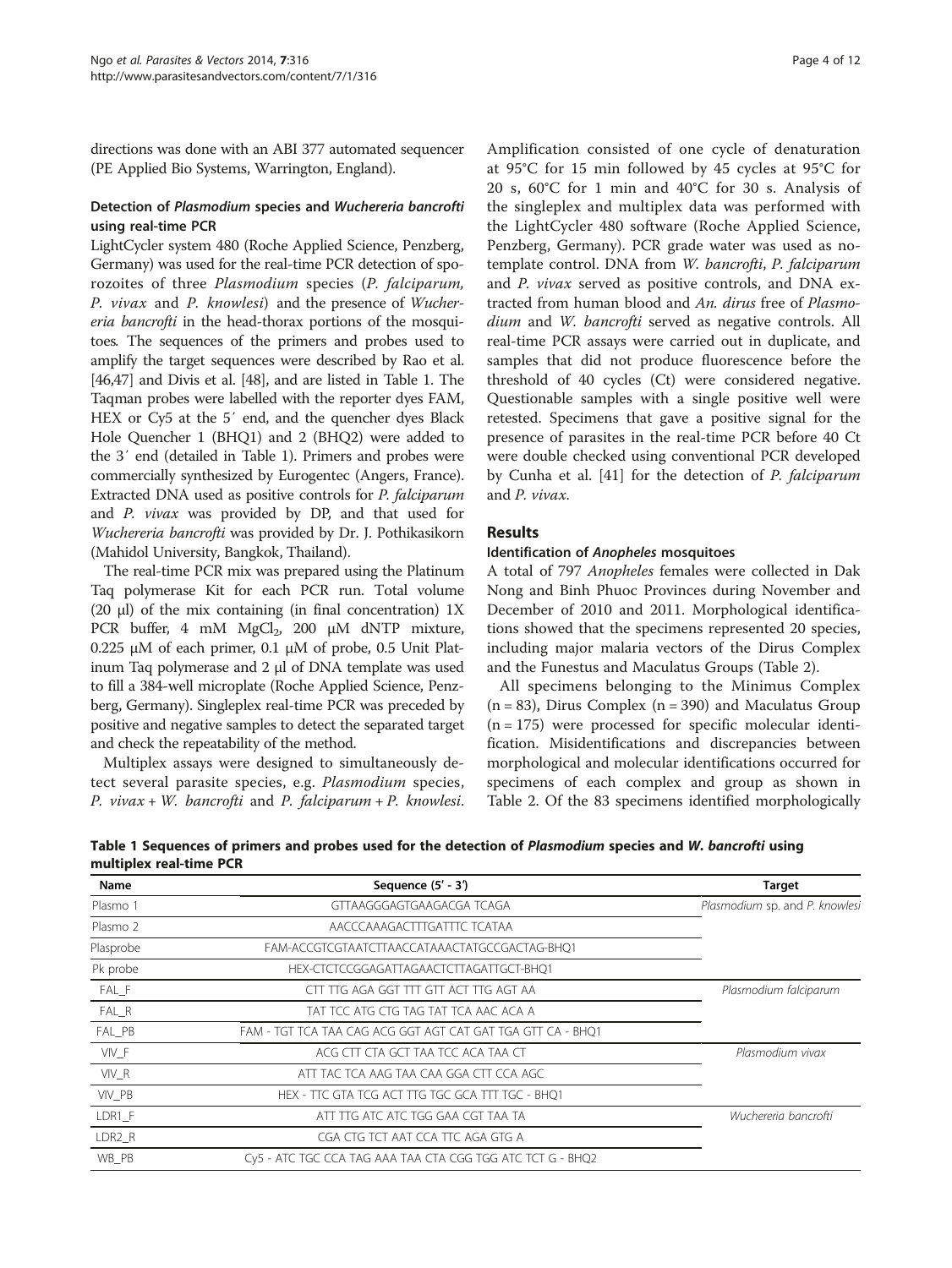<span id="page-4-0"></span>Table 2 Anopheles species collected in Dak Nong (\*) and Binh Phuoc (\*\*) Provinces

| Complex/group          | Taxa               | Morphological<br>identification | <b>Molecular</b><br>identification |
|------------------------|--------------------|---------------------------------|------------------------------------|
| Annularis Group        | An. philippinensis | 5                               |                                    |
| Asiaticus Group        | An. asiaticus*     | 1                               | L                                  |
| Barbirostris Group     | An. barbirostris** | 1                               |                                    |
|                        | An. barbumbrosus   | 23                              |                                    |
|                        | An. campestris*    | 5                               | i.                                 |
| <b>Dirus Complex</b>   | An. dirus          | 390                             | 384                                |
|                        | An. scanloni**     | 0                               | 4                                  |
|                        | Unidentified       | 0                               | $\overline{2}$                     |
| <b>Funestus Group</b>  | An. aconitus**     | 1                               | 1                                  |
|                        | An. minimus**      | 83                              | 78                                 |
|                        | An. pampanai**     | 0                               | 5                                  |
|                        | An. jeyporiensis** | 5                               | L,                                 |
| Hyrcanus Group         | An. crawfordi*     | 49                              | 49                                 |
|                        | An. nitidus        | $\overline{2}$                  |                                    |
| Kochi Group            | An. kochi          | 18                              | $\overline{a}$                     |
| Lindesayi Group        | An. gigas*         | 24                              |                                    |
| <b>Maculatus Group</b> | An. maculatus      | 175                             | 152                                |
|                        | An. sawadwongporni | $\mathbf 0$                     | 16                                 |
|                        | An. rampae**       | 0                               | 6                                  |
|                        | Unidentified       | 0                               | 1                                  |
|                        | An. karwari**      | 1                               | L,                                 |
| Subpictus Group        | An. indefinitus**  | 1                               | L                                  |
|                        | An. subpictus      | 4                               | ÷                                  |
|                        | An. vagus*         | $\overline{2}$                  | Ĭ.                                 |
| Tessellatus Group      | An. tessellatus*   | 4                               | Ĭ.                                 |
| Umbrosus Group         | An. umbrosus*      | 3                               |                                    |
|                        | <b>Total</b>       | 797                             |                                    |

\*Species collected in Dak Nong Province only; \*\*Species collected in Binh Phuoc Province only; No asterisk indicates species present in both provinces. Groups that include major malaria vectors are in boldface type. Molecular identification to species level is based on PCR assays available (only) for the Dirus Complex and the Funestus, Hyrcanus and Maculatus Groups.

as An. minimus, five (6%) were An. pampanai based on molecular analysis (Figure [1A](#page-5-0)). Among the 390 specimens identified initially as An. dirus, DNA analysis showed that four (1%) were actually specimens of An. scanloni (Figure [1](#page-5-0)B). Finally, of the 175 specimens identified morphologically as An. maculatus, molecular identification revealed the presence of three species: 152 An. maculatus (88%), 16 An. sawadwongporni (9%) and six An. rampae (3%) (Figure [1](#page-5-0)C).

In addition to the 20 species originally identified based on morphological characters, molecular identification revealed the presence of four other species, namely An. scanloni, An. pampanai, An. sawadwongporni and An. rampae (Table 2). The dominant species was An. dirus (48%), followed by An. maculatus (19%) and An. minimus (10%) (Figure [2](#page-5-0)). These three species are the main malaria vectors in Southeast Asia, and represented 77% of the Anopheles females captured in the study sites in Dak Nong and Binh Phuoc Provinces. The other 21 species (180 specimens) represented 23% of the total collection (Figure [2](#page-5-0) A, B). Two specimens of the Dirus Complex and one of the Maculatus Group could not be identified by molecular methods (Figure [2](#page-5-0)). Of these 24 species, eight were commonly found in both provinces, whereas seven and nine species were only collected in Dak Nong or Binh Phuoc Province, respectively (Table 2).

Of the 311 specimens collected in Dak Nong Province, 308 were molecularly identified as members of 15 Anopheles species. Anopheles maculatus (48.7%) and An. crawfordi (15.9%) were the dominant species, followed by An. dirus (7.5%), which is considered the main vector of "forest malaria", An. gigas (8%), An. barbumbrosus (7%), An. kochi (5%) and nine other species (8%) – An. asiaticus, An. campestris, An. nitidus, An. philippinensis, An. sawadwongporni, An. subpictus, An. tessellatus, An. umbrosus and An. vagus, each of which was represented by 1–5 specimens (Table [3\)](#page-6-0).

Unlike Dak Nong Province, An. dirus (74%) and An. minimus (16%) accounted for 90% of the collections made in Binh Phuoc Province. These two species are known to be the main malaria vectors. Anopheles sawadwongporni, considered to be a secondary vector, represented 3% of the collections. Of the 17 species (486 specimens) collected in the province, 14 species (An. aconitus, An. barbirostris, An. barbumbrosus, An. indefinitus, An. jeyporiensis, An. karwari, An. kochi, An. maculatus, An. nitidus, An. pampanai, An. philippinensis, An. rampae, An. scanloni and An. subpictus) comprised only 7% of the collections, each represented by six or fewer specimens (Table [3](#page-6-0)). Anopheles scanloni and An. rampae were only collected in Binh Phuoc Province. This is the first discovery of An. scanloni in Vietnam and the first time An. rampae has been found so far south in the country. Comparative analysis of DNA sequences from these two species showed a high degree of similarity with sequences of these species recorded in GenBank ([http://www.ncbi.](http://www.ncbi.nlm.nih.gov/) [nlm.nih.gov/](http://www.ncbi.nlm.nih.gov/)). The sequences for the Vietnamese species are deposited in GenBank under accession numbers KJ746968-KJ746995.

Detection of Plasmodium species and Wuchereria bancrofti A total of 765 Anopheles females were assayed for the presence of Plasmodium and W. bancrofti using a multiplex real-time PCR method with Taqman probes. One female of An. dirus and one of An. pampanai captured in Binh Phuoc Province were found to be infected with P. vivax (Figure [3A](#page-7-0), B). The conventional PCR method of Cunha et al. [\[41](#page-10-0)] for parasite detection was used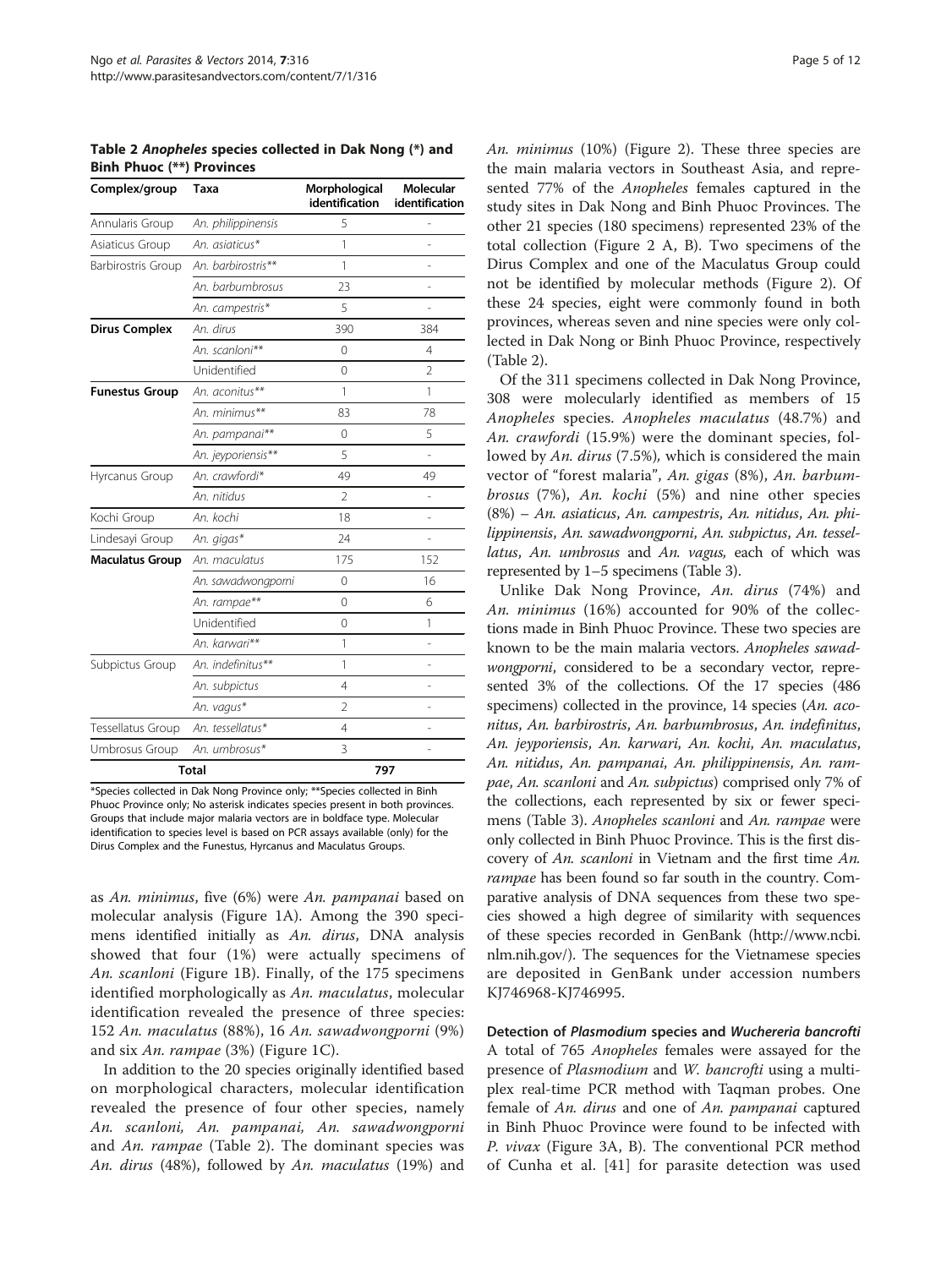<span id="page-5-0"></span>

to confirm the infection of P. vivax (Figure [3](#page-7-0)C). The PCR products of the two *P. vivax* isolates were sequenced and both sequences detailed in Additional file [1.](#page-9-0) Based on these results, the P. vivax infection rate in Anopheles specimens collected in Binh Phuoc was

0.41% (2/486): 0.28% (1/361) for An. dirus and 20% (1/5) for An. pampanai (this high rate is due to the small number of specimens assayed and probably does not reflect the actual rate of infection in this species). None of the Anopheles specimens collected in the two provinces

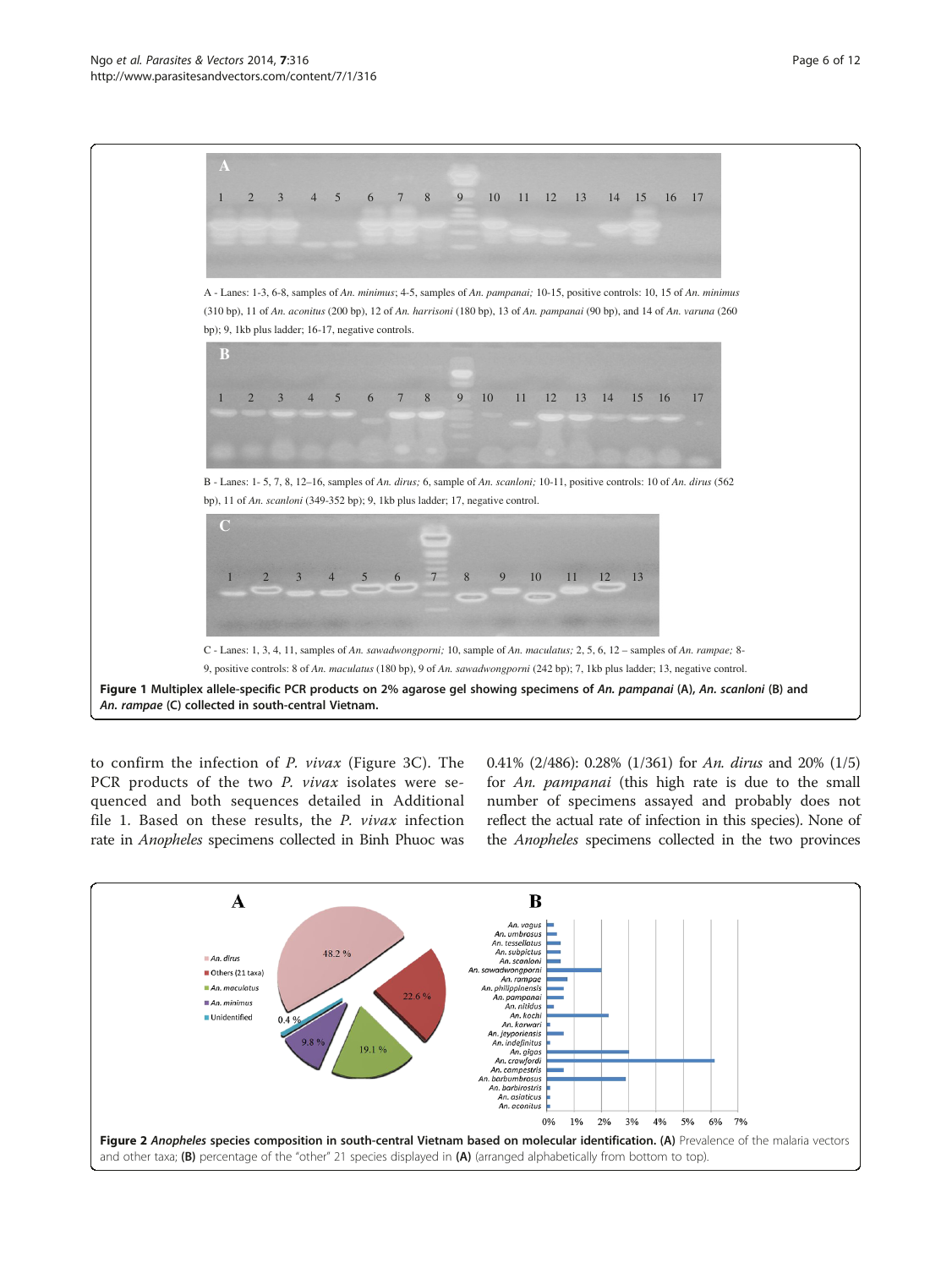<span id="page-6-0"></span>Table 3 Specimens of the Anopheles species ( $n = 24$ ) collected in Dak Nong and Binh Phuoc Provinces, Vietnam

| <b>Species</b>     | <b>Provinces</b> |                   |  |
|--------------------|------------------|-------------------|--|
|                    | <b>Dak Nong</b>  | <b>Binh Phuoc</b> |  |
| An. aconitus       |                  | 1                 |  |
| An. asiaticus      | 1                |                   |  |
| An, barbirostris   |                  | 1                 |  |
| An. barbumbrosus   | 22               | 1                 |  |
| An. campestris     | 5                |                   |  |
| An. crawfordi      | 49               |                   |  |
| An. dirus          | 23               | 361               |  |
| An. gigas          | 24               |                   |  |
| An. indefinitus    |                  | $\mathbf{1}$      |  |
| An. jeyporiensis   |                  | 5                 |  |
| An, karwari        |                  | $\mathbf{1}$      |  |
| An. kochi          | 16               | $\overline{2}$    |  |
| An. maculatus      | 150              | $\overline{2}$    |  |
| An. minimus        |                  | 78                |  |
| An. nitidus        | 1                | 1                 |  |
| An. pampanai       |                  | 5                 |  |
| An. philippinensis | 4                | 1                 |  |
| An. rampae         |                  | 6                 |  |
| An. sawadwongporni | 3                | 13                |  |
| An. scanloni       |                  | 4                 |  |
| An. subpictus      | 1                | 3                 |  |
| An. tessellatus    | 4                |                   |  |
| An. umbrosus       | 3                |                   |  |
| An. vagus          | $\overline{2}$   |                   |  |
| Unidentified       | 3                |                   |  |
|                    | 311              | 486               |  |
| Total              |                  | 797               |  |

Major malaria vector species are indicated in boldface.

were infected with P. falciparum, P. knowlesi or W. bancrofti, and none collected in Dak Nong Province were infected with P. vivax.

### **Discussion**

## Diversity of Anopheles mosquitoes in Dak Nong and Binh Phuoc Provinces

Vietnam, and Southeast Asia in general, is known to have the most diverse *Anopheles* fauna and the largest number of species complexes and groups anywhere in the world [[49-51](#page-10-0)]. Anopheles dirus and An. minimus are recognized as the main vectors of malaria in Southeast Asia, but other species have been incriminated, including An. maculatus, An. sawadwongporni, An. sinensis, An. aconitus, An. pampanai, An. harrisoni, An. peditaeniatus and An. philippinensis [\[1,3](#page-9-0)-[5,7,](#page-9-0)[52\]](#page-10-0). The density of each species depends on the ecology of the area where transmission occurs [[53-56](#page-10-0)]. One of the sibling species of the Dirus Complex, An. scanloni, is considered to be one of the primary vectors in southern Thailand, and it has also been reported in southern Myanmar, but until now it has not been found in other countries [\[8](#page-9-0)[,51,57](#page-10-0)]. In Thailand, An. scanloni is considered to have a noncontinuous distribution because it is closely linked to limestone karst habitat [[58\]](#page-10-0), which has not been found in Vietnam (CTN, personal observation). Of the 390 females of the Dirus Complex included in the present study, four were molecularly identified as An. scanloni, the first record of this species in Vietnam. Of the eight species that comprise the Dirus Complex, three are now known to occur in Vietnam, i.e. An. scanloni, An. dirus and An. aff. takasagoensis [[59\]](#page-10-0). Although An. rampae of the Maculatus Group has been recorded in northern and north-central provinces of Vietnam (Lang Son, Ninh Binh, Nghe An and Quang Binh Provinces) [\[40,60\]](#page-10-0), this is the first discovery of this species in the south-central region of the country. This species, An. maculatus and An. sawadwongporni are three species of the Maculatus Group that are known to occur in Vietnam. The Maculatus Group includes nine species in southern Asia that are difficult to distinguish morphologically due to overlapping anatomical characters [\[49\]](#page-10-0), but despite this shortcoming they are considered to play a role in malaria transmission in several regions [\[51,61](#page-10-0)-[63](#page-10-0)]. Anopheles maculatus and An. sawadwongporni, for example, have been implicated in malaria transmission in Vietnam [\[1,5\]](#page-9-0). Although four and six specimens of An. scanloni and An. rampae, respectively, were collected in the present study, this once again demonstrates the importance of accurately identifying Anopheles species, especially sibling species, and evinces the reliability of molecular assays for this purpose. This result also highlights the need for further studies to elucidate the occurrence and role of these two species in malaria transmission in Vietnam.

In addition to An. scanloni and An. rampae, we collected 22 species of Anopheles that were previously known to occur in Vietnam [[1,3-5](#page-9-0)[,53,64-66](#page-10-0)]. The Anopheles species composition in Dak Nong and Binh Phuoc Provinces included common species, but also species specific to each province. This species specificity is most likely linked to the ecology of the study sites. These two adjoining provinces, with similar climatic conditions, favor the presence of eight common Anopheles species. However, Dak Ngo commune in Dak Nong Province is mainly covered by secondary forest and large plantations of coffee, pepper, cashew nuts or cassava, with people living nearby these plantations to manage their crops. Many insecticides (agrochemicals) were administrated to protect the farm products and dams were constructed for irrigation (CTN, personal observation). These activities are resulting in ecological changes that may affect the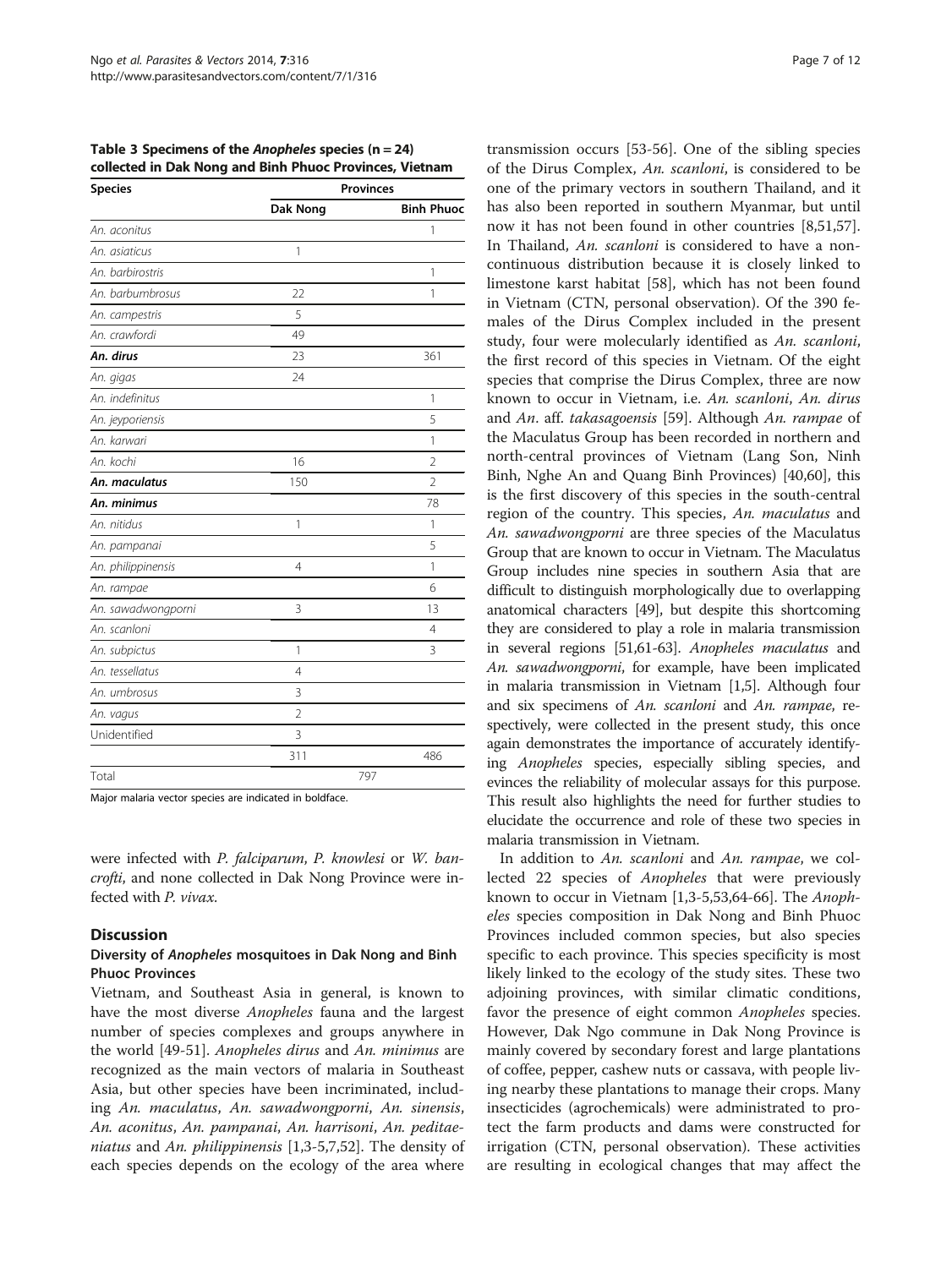distribution of *Anopheles* species. In contrast, the study area of Bu Gia Map commune in Binh Phuoc Province is mostly covered by primary forest with natural and shaded streams, and this undisturbed tropical forest is known to favor the occurrence of primary malaria vectors, such as species of the Dirus Complex [\[2,4](#page-9-0)[,55,67\]](#page-10-0). The distinctive environmental conditions of the two provinces influence the species composition of anophelines: An. dirus and An. minimus are the dominant species in Binh Phuoc Province whereas An. maculatus is dominant in Dak Nong Province. The presence of An. dirus s.l. and

An. maculatus s.l is significantly correlated with sampling sites ( $X^2 = 413.6$ ,  $X^2$  lim = 3.84, P < 0.00001). However, the objective of this study was not to examine the link between ecological conditions and Anopheles species composition, therefore further study is needed to confirm these results.

# Anopheles vectors and transmission of parasites

The occurrence of malaria and lymphatic filariasis, two of the most common mosquito-borne parasitic diseases, the agents of which may be transmitted by the same

<span id="page-7-0"></span>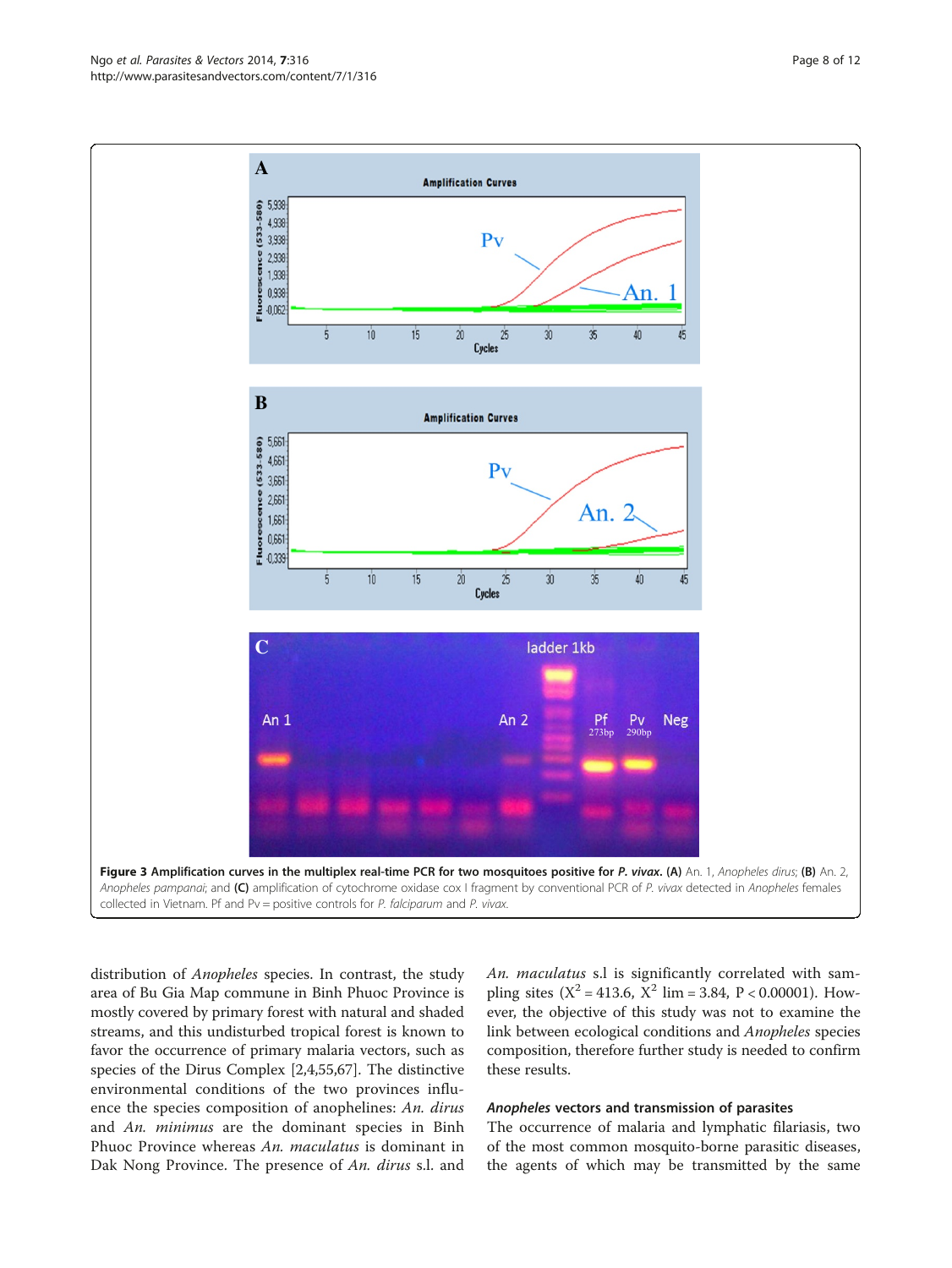vectors, was reported in Vietnam in the 1950s and 1970s [[68-70](#page-10-0)], but no more recent studies have been conducted. The WHO considered lymphatic filariasis to be one of six infectious diseases that could be eradicated, and the regular surveillance of the disease and its vectors is mandatory to reach this goal [\[33](#page-10-0)]. Of the 24 Anopheles species identified in Dak Nong and Binh Phuoc Provinces during the present study, nine species (An. aconitus, An. barbirostris, An. dirus, An. maculatus, An. minimus, An. philippinensis, An. subpictus, An. tessellatus and An. vagus) were previously considered to be potential vectors for co-transmission of Plasmodium and Wuchereria [\[24](#page-9-0)]. Two mosquitoes, one An. dirus and one An. pampanai, were found infected by P. vivax but none were found infected with W. bancrofti, P. falciparum or P. knowlesi. The overall infection rate in Binh Phuoc Province was 0.41% (2/486), 0.28% (1/384) for An. dirus and 20% (1/5) for An. pampanai, and nil in Dak Nong Province. These results are in agreement with those reported by Nguyen in 2006 [\[31\]](#page-10-0), who conducted a study of lymphatic filariasis in Khanh Hoa Province (located in south-central Vietnam east of Dak Nong and Bonh Phuoc Provinces) and reported that 3.64% of the population suffered from Bancroftian lymphatic filariasis; however, none of 144 An. vagus dissected were infected with W. bancrofti. Vietnam is one of the countries that have been considered to be in the pre-elimination phase of controlling lymphatic filariasis since 2011, and this study contributes to the surveillance of mosquitoes that potentially carry the parasite.

Cases of malaria reported in Vietnam are mostly due to P. falciparum (63%). Plasmodium vivax accounts for almost all other cases (37%) as P. malariae and P. ovale are seldom recorded [[71\]](#page-11-0) and a few cases attributable to P. knowlesi have been reported in south-central Vietnam [[22\]](#page-9-0). A high proportion of asymptomatic cases, sometimes more than 80%, have been found in some areas [[72](#page-11-0)]. Recently, sporozoite positive Anopheles females have been reported in various northern, central and southern areas of Vietnam [[1,3-5,7,](#page-9-0)[53](#page-10-0)], with An. dirus and An. minimus being the main malaria vectors. Besides these primary vectors, published reports also indicate the possible role of other Anopheles species, including An. pampanai, in malaria transmission [\[3,5,7,23](#page-9-0)]. The *P. vivax* infection rate in Binh Phuoc Province (0.41%; 2/486) is higher than the infection rate in the Anopheles population of Khe Ngang in Quang Binh Province (0.24%; 9/3,770) [[1\]](#page-9-0) and in seven species of Anopheles from Vietnamese and Cambodian populations (0.08%; 13/16,160) assayed by Durnez et al. [[52\]](#page-10-0). However, it was lower than the infection rates previously reported by Marchand et al. [[7\]](#page-9-0) for An. dirus in Khanh Phu of Khanh Hoa Province infected with P. vivax (0.76%; 43/5,663), Sanh et al. [\[4](#page-9-0)]

for An. dirus in Dong Thong of Ninh Thuan Province infected with P. falciparum (0.67%; 1/149) and Trung et al. [[53](#page-10-0)] for An. minimus in Lang Nhot of Khanh Hoa Province infected with P. vivax (0.83%; 3/361). However, the infection rate of An. pampanai in the present study was quite high (20%; 1/5), due to the paucity of specimens collected. Anopheles pampanai was incriminated as a vector of P. vivax in Vietnam prior to this study [[5](#page-9-0)[,52](#page-10-0)]. Durnez et al. [\[52](#page-10-0)] reported that 1.54% (1/65) of the An. pampanai females collected in Ninh Thuan Province were infected with P. vivax. As for the transmission of P. knowlesi in Vietnam, Marchand et al. [[7](#page-9-0)] reported that  $0.55\%$  (31/5,663) of the An. dirus females collected in Khanh Phu of Khanh Hoa Province were infected with P. knowlesi. No Anopheles specimens were found to be infected by either P. knowlesi or P. falciparum in the present study; however, malaria cases are still reported in Dak Nong Province, and in a similar survey conducted in that province in 2007, using the conventional PCR method of Cunha et al. [[41](#page-10-0)], we found that  $2.03\%$  (5/246) of the Anopheles females collected were infected with P. vivax: An. minimus  $(3/76)$  and An. maculatus  $(2/22)$  (CTN & SM, unpublished data). Since this is the first study to examine Anopheles for co-infections of Plasmodium and W. bancrofti in south-central Vietnam, further study on a larger scale is needed to elucidate the role that different Anopheles species may play in the transmission of these parasites.

# Conclusions

The Anopheles fauna of Dak Nong and Binh Phuoc Provinces comprises at least the 24 species that were collected and identified during the present study, including species found in both provinces and species specific to each province. The primary malaria vector, An. dirus, was found in both provinces and was the dominant species in Binh Phuoc Province. Anopheles maculatus was the dominant species in Dak Nong Province but was scarce in Binh Phuoc Province. Anopheles minimus was only encountered in Binh Phuoc Province. This is the first report of the occurrence of An. scanloni of the Dirus Complex in Vietnam, and the most southerly collection of An. rampae of the Maculatus Group made in Vietnam thus far. No infections of P. falciparum, P. knowlesi or W. bancrofti were detected in 765 Anopheles females assayed. One An. dirus and one An. pampanai collected in Binh Phuoc Province were infected with P. vivax, giving an infection rate of 0.28% (1/384) for An. dirus,  $20\%$  (1/5) for An. pampanai and an overall infection rate of 0.41% (2/486). Further study is needed to gain a better understanding of the vector status of different Anopheles species and their individual roles in malaria transmission in south-central Vietnam.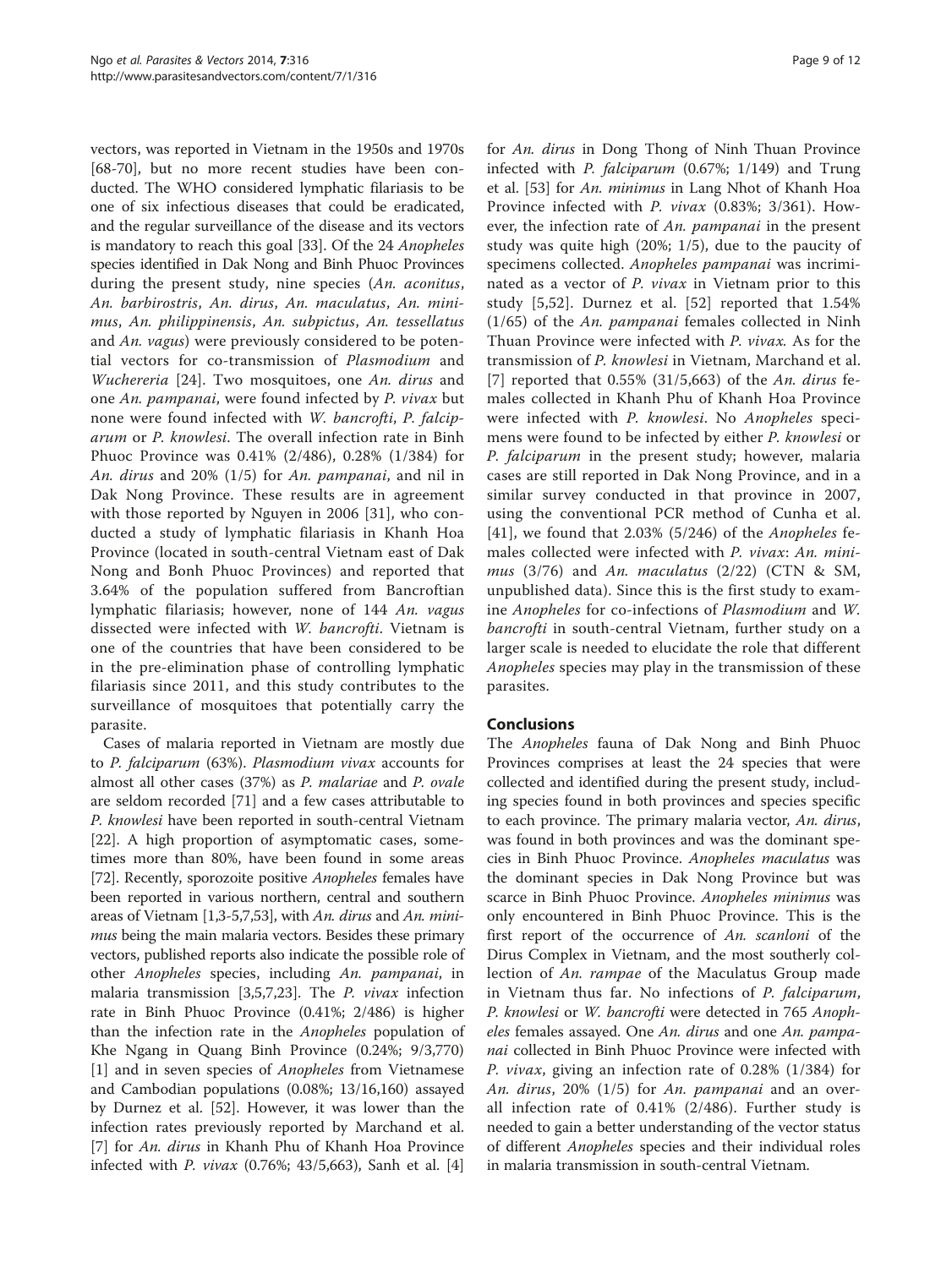# <span id="page-9-0"></span>Additional file

[Additional file 1:](http://www.biomedcentral.com/content/supplementary/1756-3305-7-316-S1.docx) Sequences of Plasmodium vivax isolated in Anopheles mosquitoes from Binh Phuoc, Vietnam.

#### Competing interests

The authors declare that they have no competing interests.

#### Authors' contributions

CTN designed the study, was involved in organising the fieldwork, participated in the field collections, conducted the analyses, interpreted the results, wrote and revised the manuscript. GD was involved in interpreting the results of molecular analyses and revising the manuscript. VS and DP were involved in organising the field work and revising the manuscript. HQL organised the field work and participated in the field collections. REH assisted with the identification of Anopheles crawfordi, reviewed the results and revised the manuscript. SM participated in the design of the study, interpretation of the results and supervised all stages of the work, including revising the manuscript. All authors read and approved the final manuscript.

#### Acknowledgements

We express our gratitude to the staff of the Department of Parasitology and Entomology of the Military Preventive Medicine Centre, Ho Chi Minh City, Vietnam, for organizing and participating in the fieldwork. CTN gratefully acknowledges Philippe Clair (qPCR platform, Faculty of Sciences, Montpellier) for his expert advice and help in conducting real-time PCR during the laboratory work in France. Fieldwork was funded by the Direction de la Coopération de Sécurité et de Défense, Ministry of Foreign Affairs, France. We are grateful to the personnel of the Military Mission, especially the Defence Attaché of the French Embassy in Vietnam, for logistical and administrative assistance. This study was made possible through support provided to CTN by IRD-DPF, Marseille, France.

#### Author details

<sup>1</sup>Institut de Recherche pour le Développement (IRD), LIPMC, UMR-MD3, Faculté de Pharmacie, F-34093 Montpellier, France. <sup>2</sup>National Institute of Veterinary Research, Hanoi, Vietnam. <sup>3</sup>UMR-MD3/IRBA, Faculté de Pharmacie, Aix-Marseille Université, F-13385 Marseille, France. <sup>4</sup>Military Preventive Medicine Centre, Ho Chi Minh City, Vietnam. <sup>5</sup>Department of Life Sciences, Natural History Museum, London SW7 5bD, UK.

#### Received: 28 February 2014 Accepted: 25 June 2014 Published: 9 July 2014

#### References

- Do MC, Beebe NW, Van VN, Quang TL, Lein CT, Nguyen DV, Xuan TN, Ngoc AL, Cooper RD: Vectors and malaria transmission in deforested, rural communities in north-central Vietnam. Malar J 2010, 9:1–12.
- 2. Erhart A, Thang ND, Hung NQ, le Toi V, le Hung X, Tuy TQ, le Cong D, Speybroeck N, Coosemans M, D'Alessandro U: Forest malaria in Vietnam: a challenge for control. Am J Trop Med Hyg 2004, 70(2):110-118.
- 3. Marchand RP, Tuyen NQ, Hoanh NQ, Vien NT: The Khanh Phu Malaria Research Project. In Review Meetings 1–2 March 1996. Hanoi: Medical Publishing House; 1997:168.
- 4. Sanh NH, Van Dung N, Thanh NX, Trung TN, Van Co T, Cooper RD: Forest malaria in central Vietnam. Am J Trop Med Hyg 2008, 79(5):652–654.
- 5. Van Bortel W, Trung HD, Hoi LX, Van Ham N, Van Chut N, Luu ND, Roelants P, Denis L, Speybroeck N, D'Alessandro U, Coosemans M: Malaria transmission and vector behaviour in a forested malaria focus in central Vietnam and the implications for vector control. Malar J 1997, 9:373.
- Morel CM, Thang ND, Xa NX, Hung le X, Thuan le K, Van Ky P, Erhart A, Mills AJ, D'Alessandro U: The economic burden of malaria on the household in southcentral Vietnam. Malar J 2008, 7:166.
- 7. Marchand RP, Culleton R, Maeno Y, Quang NT, Nakazawa S: Co-infections of plasmodium knowlesi, P. Falciparum, and P. Vivax among humans and Anopheles dirus mosquitoes, southern Vietnam. Emerg Infect Dis 2011, 17(7):1232–1239.
- Sinka ME, Bangs MJ, Manguin S, Chareonviriyaphap T, Patil AP, Temperley WH, Gething PW, Elyazar IR, Kabaria CW, Harbach RE, Hay SI: The dominant Anopheles vectors of human malaria in the Asia-Pacific region: occurrence data, distribution maps and bionomic precis. Parasit Vectors 2011, 4:89.
- 9. Pongvongsa T, Ha H, Thanh L, Marchand RP, Nonaka D, Tojo B, Phongmany P, Moji K, Kobayashi J: Joint malaria surveys lead towards improved crossborder cooperation between Savannakhet province, Laos and Quang Tri province Vietnam. Malar J 2012, 11:262.
- 10. Thang ND, Erhart A, Speybroeck N, Hung le X, Thuan le K, Hung CT, Ky PV, Coosemans M, D'Alessandro U: Malaria in central Vietnam: analysis of risk factors by multivariate analysis and classification tree models. Malar J 2008, 7:28.
- 11. Thang ND, Erhart A, Speybroeck N, Xa NX, Thanh NN, Ky PV, le Hung X, le Thuan K, Coosemans M, D'Alessandro U: Long-lasting insecticidal hammocks for controlling Forest malaria: a community-based trial in a rural area of central Vietnam. PLoS One 2009, 4(10):e7369.
- 12. Van Bortel W, Chinh VD, Berkvens D, Speybroeck N, Trung HD, Coosemans M: Impact of insecticide-treated nets on wild pyrethroid resistant Anopheles epiroticus population from southern Vietnam tested in experimental huts. Malar 1 2009 **8:**248
- 13. Van Bortel W, Trung HD, le Thuan K, Sochantha T, Socheat D, Sumrandee C, Baimai V, Keokenchanh K, Samlane P, Roelants P, Denis L, Verhaeghen K, Obsomer V, Coosemans M: The insecticide resistance status of malaria vectors in the Mekong region. Malar J 2008, 7:102.
- 14. Hien TT, Thuy-Nhien NT, Phu NH, Boni MF, Thanh NV, Nha-Ca NT, Thai Le H, Thai CQ, Toi PV, Thuan PD, Long Le T, Dong Le T, Merson L, Dolecek C, Stepniewska K, Ringwald P, White NJ, Farrar J, Wolbers M: In vivo susceptibility of Plasmodium falciparum to artesunate in Binh Phuoc Province Vietnam. Malar J 2012, 11:355.
- 15. Sinou V, Quang LH, Pelleau S, Huong VN, Huong NT, Tai LM, Bertaux L, Desbordes M, Latour C, Long LQ, Thanh NX, Parzy D: Polymorphism of Plasmodium falciparum Na(+)/H(+) exchanger is indicative of a low in vitro quinine susceptibility in isolates from Viet Nam. Malar J 2011, 10:164.
- 16. Cox-Singh J, Davis TM, Lee KS, Shamsul SS, Matusop A, Ratnam S, Rahman HA, Conway DJ, Singh B: Plasmodium knowlesi malaria in humans is widely distributed and potentially life threatening. Clin Infect Dis 2008, 46(2):165–171.
- 17. Cox-Singh J, Singh B: Knowlesi malaria: newly emergent and of public health importance? Trends Parasitol 2008, 24(9):406–410.
- 18. Singh B, Kim Sung L, Matusop A, Radhakrishnan A, Shamsul SS, Cox-Singh J, Thomas A, Conway DJ: A large focus of naturally acquired Plasmodium knowlesi infections in human beings. Lancet 2004, 363(9414):1017–1024.
- 19. Vythilingam I, Noorazian YM, Huat TC, Jiram AI, Yusri YM, Azahari AH, Norparina I, Noorrain A, Lokmanhakim S: Plasmodium knowlesi in humans, macaques and mosquitoes in peninsular Malaysia. Parasit Vectors 2008, 1(1):26.
- 20. White NJ: Plasmodium knowlesi: the fifth human malaria parasite. Clin Infect Dis 2008, 46(2):172–173.
- 21. Ta TT, Salas A, Ali-Tammam M, Martinez Mdel C, Lanza M, Arroyo E, Rubio JM: First case of detection of plasmodium knowlesi in Spain by real time PCR in a traveller from Southeast Asia. Malar J 2010, 9:219.
- 22. Van den Eede P, Van HN, Van Overmeir C, Vythilingam I, Duc TN, Hung LX, Manh HN, Anne J, D'Alessandro U, Erhart A: Human Plasmodium knowlesi infections in young children in central Vietnam. Malar J 2009, 8:249.
- 23. Nakazawa S, Marchand RP, Quang NT, Culleton R, Manh ND, Maeno Y: Anopheles dirus co-infection with human and monkey malaria parasites in Vietnam. Int J Parasitol 2009, 39(14):1533–1537.
- 24. Manguin S, Bangs MJ, Pothikasikorn J, Chareonviriyaphap T: Review on global co-transmission of human Plasmodium species and Wuchereria bancrofti by Anopheles mosquitoes. Infect Genet Evol 2010, 10(2):159-177.
- 25. Muturi EJ, Jacob BG, Kim CH, Mbogo CM, Novak RJ: Are coinfections of malaria and filariasis of any epidemiological significance? Parasitol Res 2008, 102(2):175–181.
- 26. Burkot TR, Molineaux L, Graves PM, Paru R, Battistutta D, Dagoro H, Barnes A, Wirtz RA, Garner P: The prevalence of naturally acquired multiple infections of Wuchereria bancrofti and human malarias in anophelines. Parasitol 1990, 100(Pt 3):369–375.
- 27. Chadee DD, Rawlins SC, Tiwari TS: Short communication: concomitant malaria and filariasis infections in Georgetown Guyana. Trop Med Int Health 2003, 8(2):140–143.
- 28. Muturi EJ, Mbogo CM, Mwangangi JM, Ng'ang'a ZW, Kabiru EW, Mwandawiro C, Beier JC: Concomitant infections of Plasmodium falciparum and Wuchereria bancrofti on the Kenyan coast. Filaria J 2006, 5:8.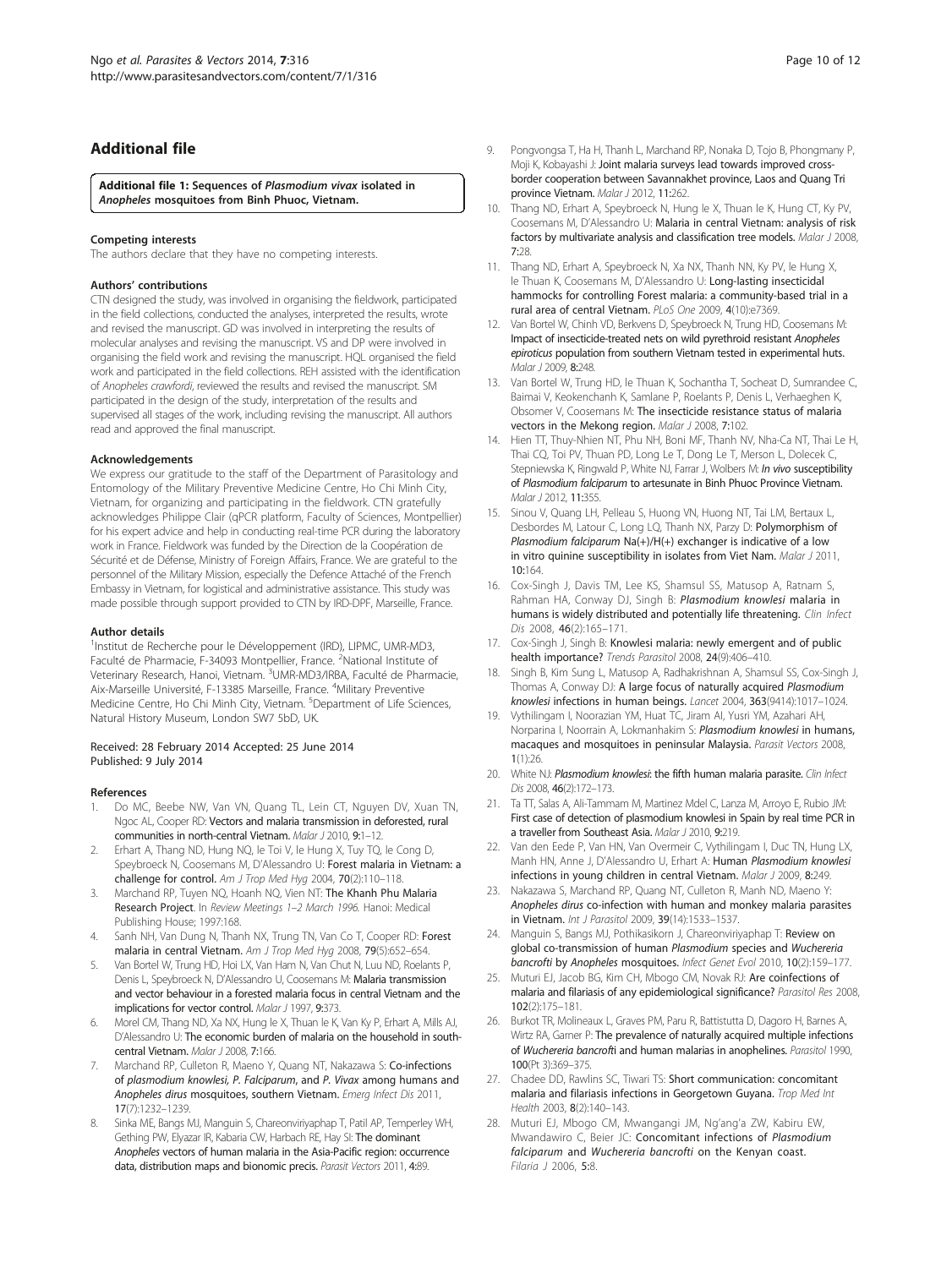- <span id="page-10-0"></span>29. Molyneux DH: Control of human parasitic diseases: context and overview. Adv Parasitol 2006, 61:1–45.
- 30. Mathers CD, Ezzati M, Lopez AD: Measuring the burden of neglected tropical diseases: the global burden of disease framework. PLoS Negl Trop Dis 2007, 1(2):e114.
- 31. Nguyen DA: Study on Lymphatic Filariasis Characteristic in Khanh Vinh District, Khanh Hoa Province and Intervention Effectiveness. Thesis in Vietnamese. Hanoi: University of Medicine; 2006.
- 32. Meyrowitsch DW, Nguyen DT, Hoang TH, Nguyen TD, Michael E: A review of the present status of lymphatic filariasis in Vietnam. Acta Trop 1998, 70(3):335–347.
- 33. WHO: Lymphatic Filariasis: A Handbook of Practical Entomology for National Lymphatic Filariasis Elimination Programmes. 1211 Geneva 27, Switzerland: WHO Press: 2013.
- 34. Abe T, Honda S, Nakazawa S, Tuong TD, Thieu NQ, le Hung X, le Thuan K, Moji K, Takagi M, Yamamoto T: Risk factors for malaria infection among ethnic minorities in Binh Phuoc, Vietnam. Southeast Asian J Trop Med Public Health 2009, 40(1):18–29.
- 35. IMPEQN: Malaria Situation in the Centre and Highlands Region: Statistic Data of 2012. Quy Nhon - Vietnam: Epidemiology deparment - Institute of Malaria, Parasitology and Entomology - Quy Nhon; 2013. 18 January 2013.
- 36. IMPE: Keys to Identify the Anopheles in Vietnam (Adult Pupae Larvae). Hanoi: Department of Entomology. Institute of Malariology, Parasitology and Entomology; 1987. Printed in the Hanoi Architectural University.
- 37. IMPE: Keys to Identify the Anopheles Mosquitoes (Adults-Pupae-Lavae). Hanoi: Department of Entomologie - Institute of Malariology, Parasitology and Entomology; 2008.
- 38. Garros C, Koekemoer LL, Coetzee M, Coosemans M, Manguin S: A single multiplex assay to identify major malaria vectors within the African Anopheles funestus and the Oriental An. minimus groups. Am J Trop Med Hyg 2004, 70(6):583-590.
- 39. Walton C, Handley JM, Kuvangkadilok C, Collins FH, Harbach RE, Baimai V, Butlin RK: Identification of five species of the Anopheles dirus complex from Thailand, using allele-specific polymerase chain reaction. Med Vet Entomol 1999, 13(1):24–32.
- 40. Walton C, Somboon P, O'Loughlin SM, Zhang S, Harbach RE, Linton YM, Chen B, Nolan K, Duong S, Fong MY, Vythilingam I, Mohammed ZD, Trung HD, Butlin RK: Genetic diversity and molecular identification of mosquito species in the Anopheles maculatus group using the ITS2 region of rDNA. Infect Genet Evol 2007, 7(1):93–102.
- 41. Cunha MG, Medina TS, Oliveira SG, Marinho AN, Povoa MM, Ribeirodos-Santos AK: Development of a Polymerase Chain Reaction (PCR) method based on amplification of mitochondrial DNA to detect Plasmodium falciparum and Plasmodium vivax. Acta Trop 2009, 111(1):35–38.
- 42. Sharpe RG, Harbach RE, Butlin RK: Molecular variation and phylogeny of members of the Minimus group of Anopheles subgenus Cellia (Diptera: Culicidae). Syst Entomol 2000, 25:263–272.
- 43. Beebe NW, Saul A: Dicrimination of all members of the Anopheles punctulatus complex by polymerase chain reaction - restriction fragment lengh polymorphism. Am J Trop Med Hyg 1995, 53:478–481.
- 44. Simon C, Frati F, Beckenbach A, Crespi B, Luiu H, Flook P: Evolution, weighting and phylogenetic utility of Mitochodrial gene sequences and a compilation of conserved of polymerase chain reaction primers. Ann Entomol Soc Am 1994, 87(6):251–285.
- 45. Yang M, Ma Y, Wu J: Mitochondrial genetic differentiation across populations of the malaria vector Anopheles lesteri from China (Diptera: Culicidae). Malar J 2011, 10:216–224.
- 46. Rao RU, Atkinson LJ, Ramzy RM, Helmy H, Farid HA, Bockarie MJ, Susapu M, Laney SJ, Williams SA, Weil GJ: A real-time PCR-based assay for detection of Wuchereria bancrofti DNA in blood and mosquitoes. Am J Trop Med Hyg 2006, 74(5):826–832.
- 47. Rao RU, Huang Y, Bockarie MJ, Susapu M, Laney SJ, Weil GJ: A qPCR-based multiplex assay for the detection of Wuchereria bancrofti, Plasmodium falciparum and Plasmodium vivax DNA. Trans R Soc Trop Med Hyg 2009, 103(4):365–370.
- 48. Divis PC, Shokoples SE, Singh B, Yanow SK: A TaqMan real-time PCR assay for the detection and quantitation of Plasmodium knowlesi. Malar J 2010, 9:344.
- 49. Harbach RE: The Phylogeny and Classification of Anopheles. In Anopheles Mosquitoes - New Insights into Malaria Vectors. Edited by Manguin S. Rijeka, Croatia: InTech Open Access Publisher; 2013:3–55.
- 50. Manguin S, Boëte C: Global Impact of Mosquito Biodiversity, Human Vector-Borne Diseases and Environmental Change. In The Importance of Biological Interactions in the Study of Biodiversity. Edited by Lopez JP. Croatia: InTech Publisher; 2011:27–50.
- 51. Manguin S, Garros C, Dusfour I, Harbach RE, Coosemans M: Bionomics, taxonomy, and distribution of the major malaria vector taxa of Anopheles subgenus Cellia in Southeast Asia: an updated review. Infect Genet Evol 2008, 8(4):489–503.
- 52. Durnez L, Van Bortel W, Denis L, Roelants P, Veracx A, Trung HD, Sochantha T, Coosemans M: False positive circumsporozoite protein ELISA: a challenge for the estimation of the entomological inoculation rate of malaria and for vector incrimination. Malar J 2011, 10:195.
- 53. Trung HD, Van Bortel W, Sochantha T, Keokenchanh K, Quang NT, Cong LD, Coosemans M: Malaria transmission and major malaria vectors in different geographical areas of Southeast Asia. Trop Med Int Health 2004, 9(2):230–237.
- 54. O'Loughlin SM, Somboon P, Walton C: High levels of population structure caused by habitat islands in the malarial vector Anopheles scanloni. Heredity 2007, 99(1):31–40.
- 55. Manguin S, Carnevale P, Mouchet J, Coosemans M, Julvez J, Richard-Lenoble D, Sircoulon L: Biodiversity of Malaria in the World. Montrouge, France: John Libbey Eurotext; 2008.
- 56. Ali WN, Ahmad R, Nor ZM, Ismail Z, Ibrahim MN, Hadi AA, Hassan R, Lim LH: Environmental variables associated with immature stage habitats of culicidae collected in aboriginal villages in Pahang, Malaysia. Southeast Asian J Trop Med Public Health 2012, 43(6):1387–1399.
- 57. Baimai V, Kijchalao U, Sawadwongporn P, Green CA: Geographic distribution and biting behaviour of four species of the Anopheles dirus complex (Diptera: Culicidae) in Thailand. Southeast Asian J Trop Med Public Health 1988, 19(1):151–161.
- 58. Poopittayasataporn A, Baimai V: Polytene chromosome relationships of five species of the Anopheles dirus complex in Thailand. Genome 1995, 38(3):426–434.
- 59. Takano KT, Nguyen NT, Nguyen BT, Sunahara T, Yasunami M, Nguyen MD, Takagi M: Partial mitochondrial DNA sequences suggest the existence of a cryptic species within the Leucosphyrus Group of the genus Anopheles (Diptera: Culicidae), forest malaria vectors, in northern Vietnam. Parasit Vectors 2010, 3:1-16.
- 60. Morgan K, O'Loughlin SM, Mun-Yik F, Linton YM, Somboon P, Min S, Htun PT, Nambanya S, Weerasinghe I, Sochantha T, Prakash A, Walton C: Molecular phylogenetics and biogeography of the Neocellia Series of Anopheles mosquitoes in the Oriental Region. Mol Phylogenet Evol 2009, 52(3):588–601.
- 61. Muenworn V, Sungvornyothin S, Kongmee M, Polsomboon S, Bangs MJ, Akrathanakul P, Tanasinchayakul S, Prabaripai A, Chareonviriyaphap T: Biting activity and host preference of the malaria vectors Anopheles maculatus and Anopheles sawadwongporni (Diptera: Culicidae) in Thailand. J Vector Ecol 2009, 34(1):62–69.
- 62. Wu S, Pan JY, Wang XZ, Zhou SS, Zhang GQ, Liu Q, Tang LH: Anopheles pseudowillmori is the predominant malaria vector in Motuo County, Tibet Autonomous Region. Malar J 2009, 8:46.
- 63. Singh S, Prakash A, Yadav RN, Mohapatra PK, Sarma NP, Sarma DK, Mahanta J, Bhattacharyya DR: Anopheles (Cellia) maculatus group: its spatial distribution and molecular characterization of member species in north-east India. Acta Trop 2012, 124(1):62-70.
- 64. Nguyen TA: Malaria in Vietnam. Environment, prevention and treatment. Bull Soc Pathol Exot 1993, 86(5 Pt 2):494–499.
- 65. Vu DC: Distribution of Anopheles Mosquito, the Malarial Transmission Vector in Some Forested Habitat, Located in Northern Part of Vietnam. Hanoi: IMPE-Hanoi; 2006:40.
- 66. Vu TP: Epidemiologie du Paludisme et Lutte Antipaludique au Vietnam. Hanoï-Vietnam: Edition médicale; 1998.
- 67. Obsomer V, Defourny P, Coosemans M: The Anopheles dirus complex: spatial distribution and environmental drivers. Malar J 2007, 6:26.
- 68. Le Xuan C: Contribution to the study of malarial splenomegaly in Vietnam. Sang 1959, 30(1):13–25.
- 69. Hembree SC: Distribution and prevalence of Bancroftian filariasis in US Army Special Forces Camps in the Republic of Vietnam. Mil Med 1974, 139(4):309–312.
- 70. Colwell EJ, Armstrong DR, Brown JD, Duxbury RE, Sadun EH, Legters LJ: Epidemiologic and serologic investigations of filariasis in indigenous